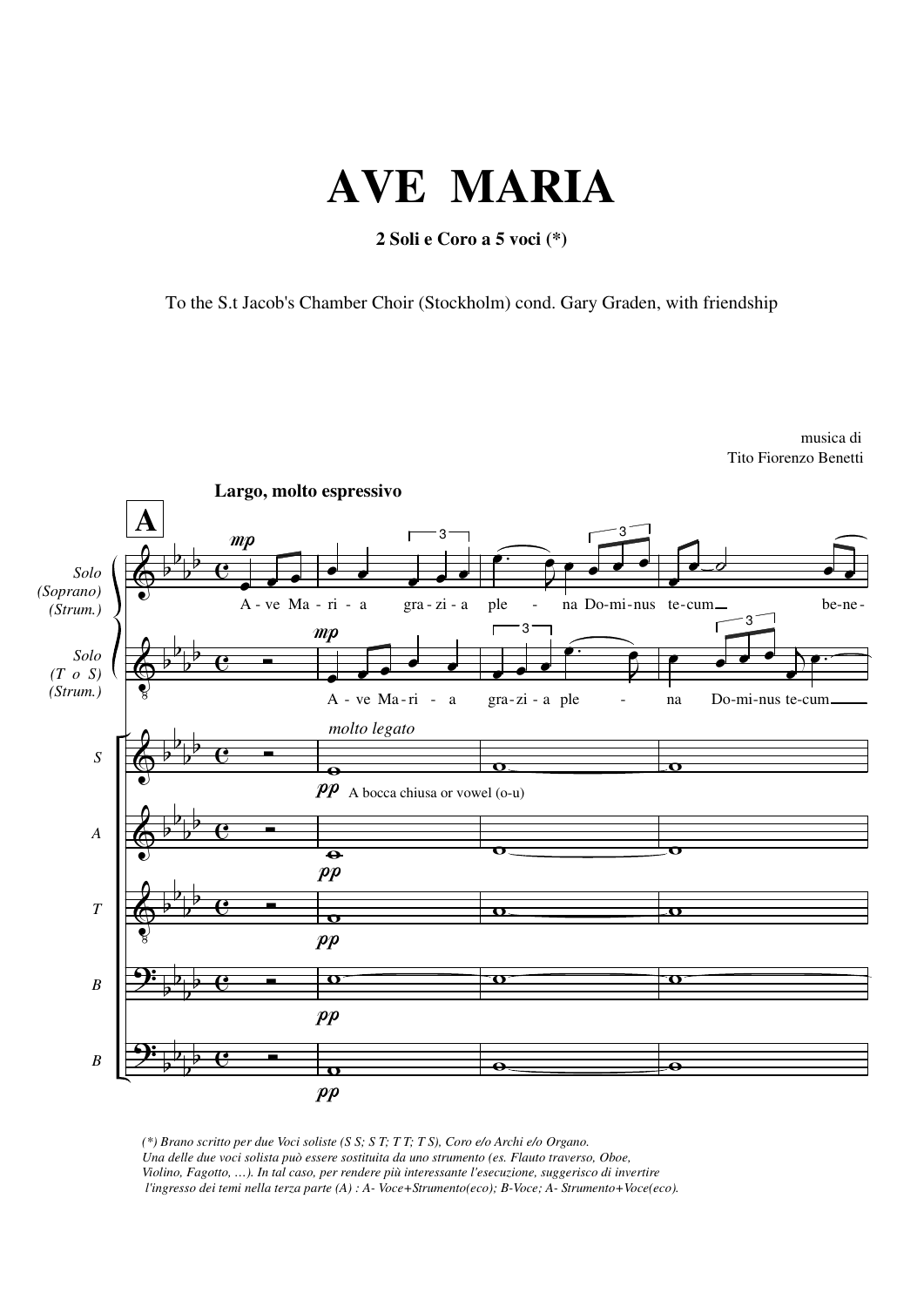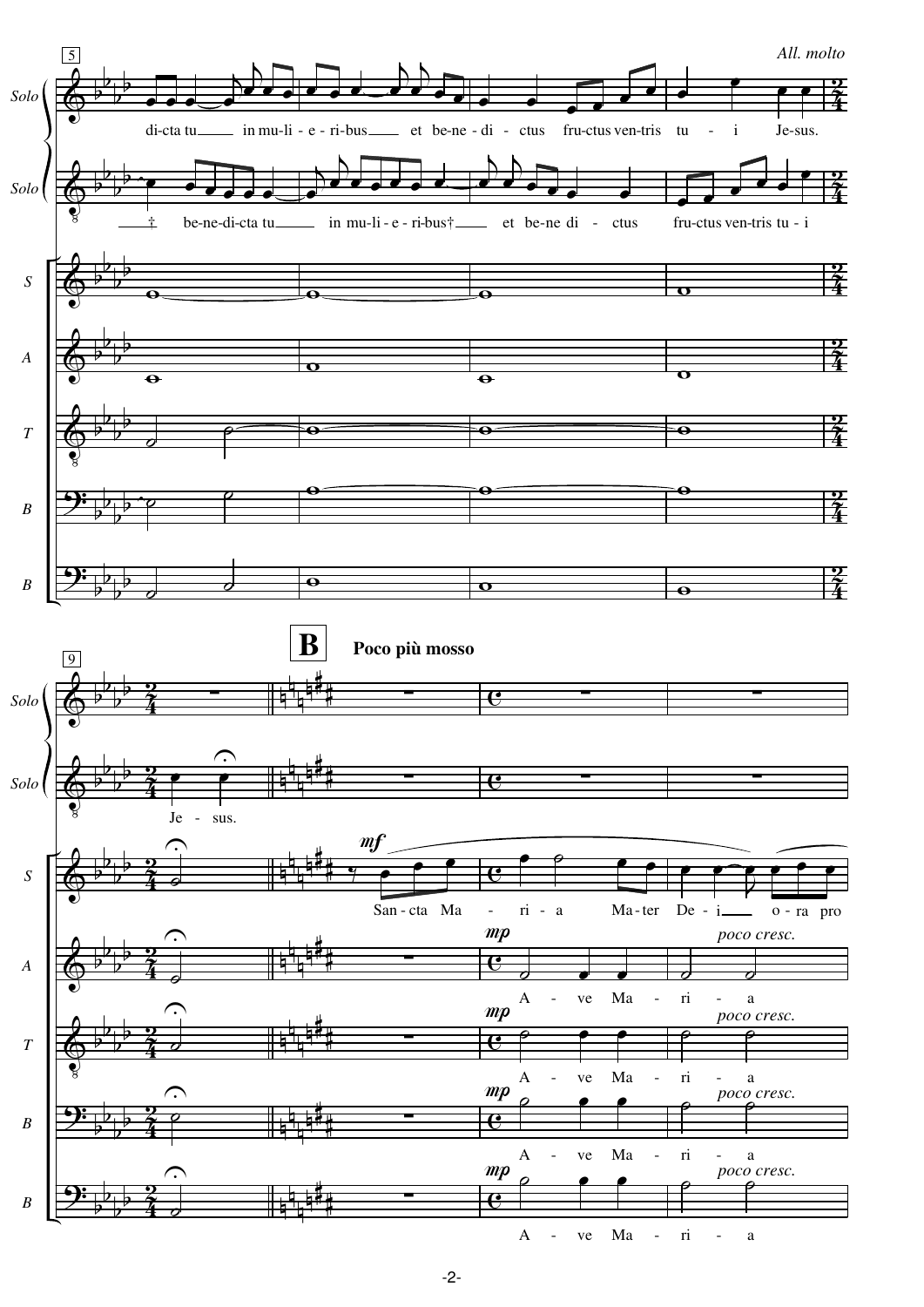



 $\overline{\mathbf{P}}$ # #  $\mathbf{\hat{4}}$  $\frac{2}{\sqrt{2}}$ n  $\frac{1}{2}$ b b b  $\mathbf{e}$ bis.<br>`<del>P</del> ∑  $pp$  $\overline{\mathbf{o}}$  $\overline{\mathbf{o}}$ 

bis.

 $\Phi$ 

*T*

*B*

*B*

 $\overline{\mathbf{P}}$ 

#

$$
p p
$$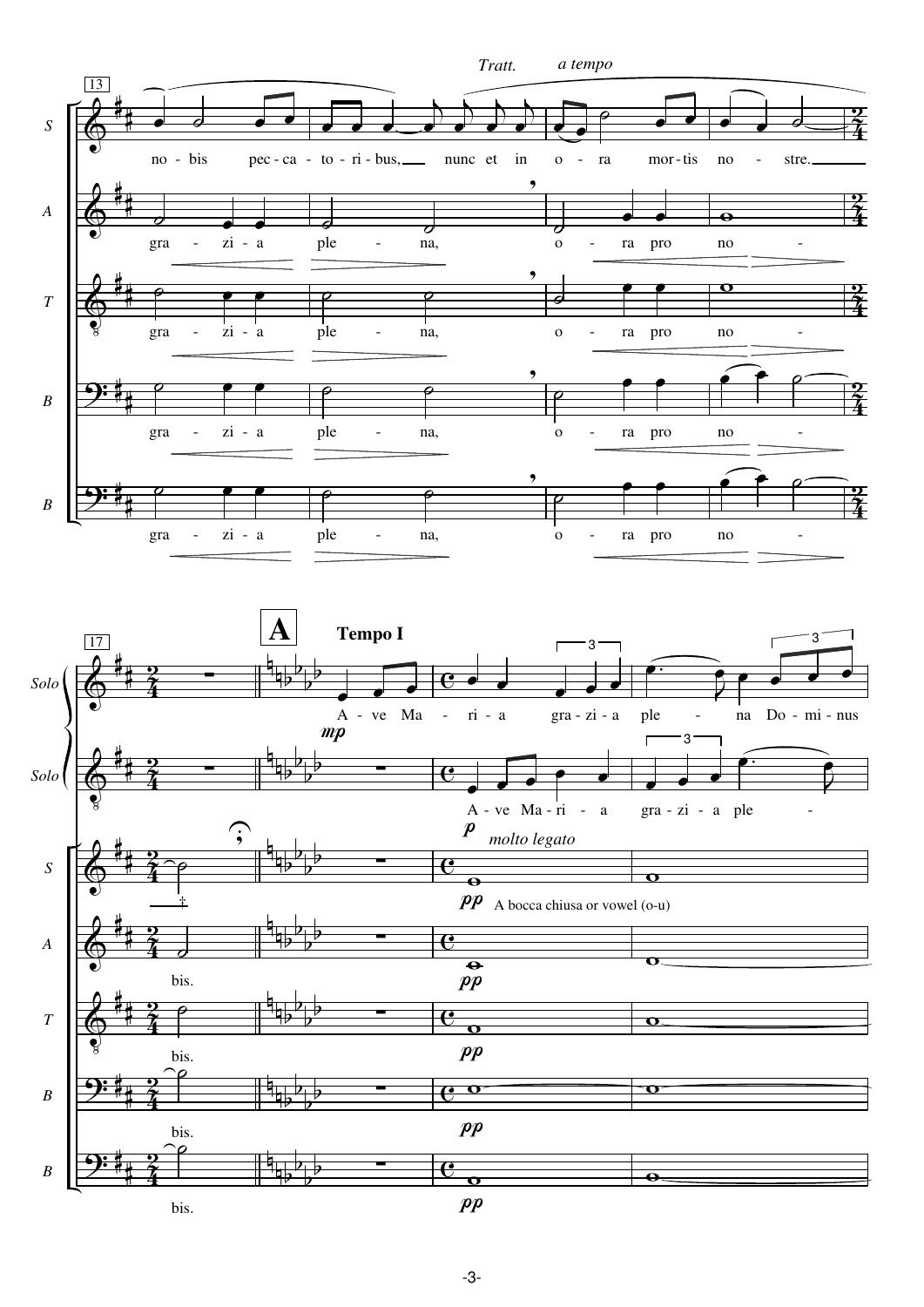